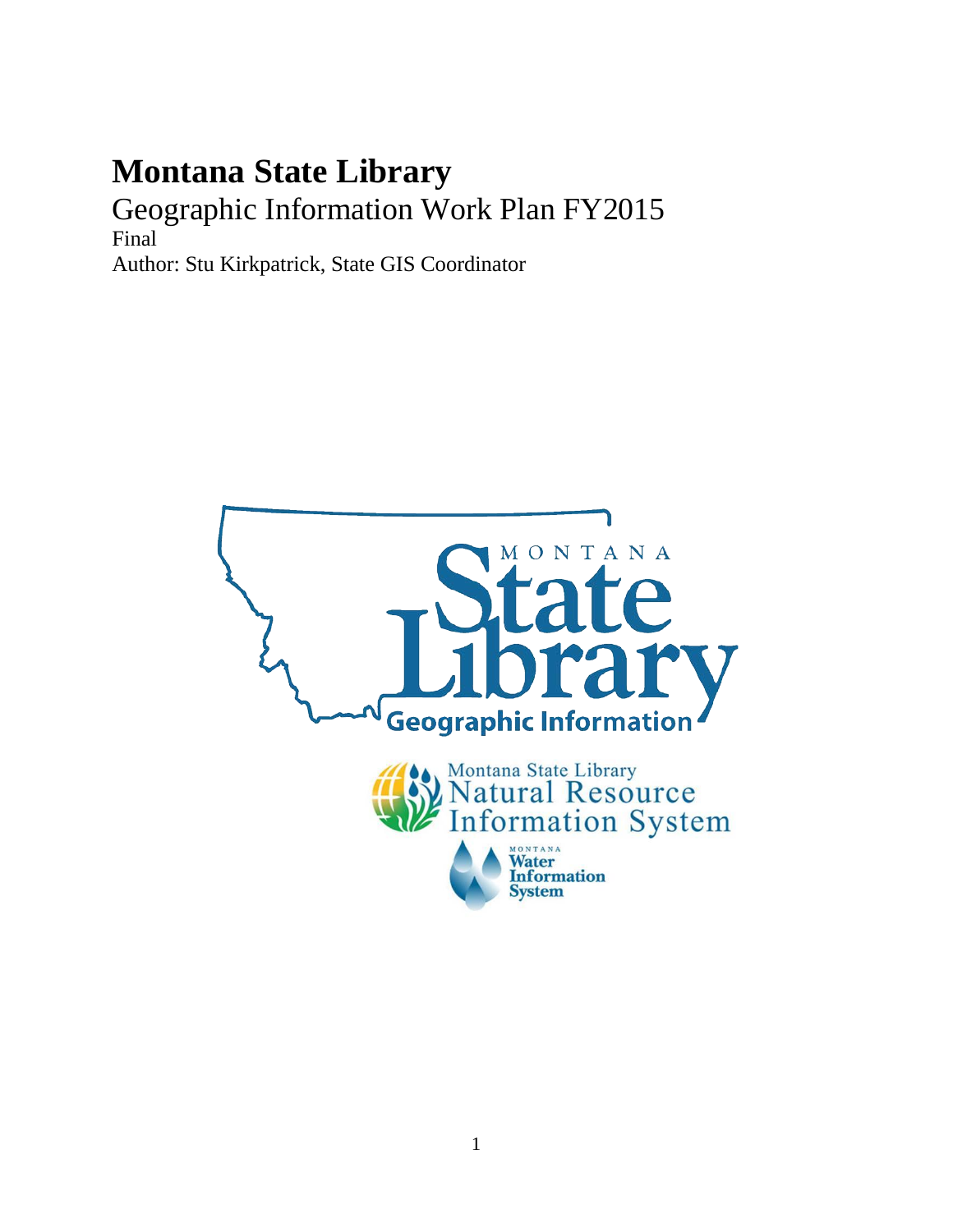#### **Introduction**

MSL Management and the Geographic Information staff is currently working on a Vision document that will describe where we are right now (how we meet MSL larger goals?) and where we would like to be by the close of FY 2017. While we complete this visioning process, we also need to identify specific work tasks for the Geographic Information team that will be accomplished in fiscal year 2015. A core premise of the draft vision is that a team oriented structure will result in more efficient management and better prepare the program for the succession of staff nearing retirement age. The remainder of this document identifies the tasks and success measures for work that will simultaneously move us toward meeting goals already established in the draft Vision document. **Our 50% draft Vision document is submitted for your reference.**

We respectfully submit this work plan as a way to more holistically address all the following MSL goals as related to Geographic Information:

- 1. The MSL Geographic Information Program will acquire and manage relevant quality geographic information that meets the needs of users
- 2. The MSL Geographic Information Program will provide our partners and patrons with convenient, high quality and cost effective access to geographic information
- 3. The MSL Geographic Information Program will provide appropriate trainings and training resources so that the best use can be made of the resources offered
- 4. The MSL Geographic Information Program will provide consultation, leadership and training for the development and use of geographic information and spatial technologies
- 5. The MSL Geographic Information Program will promote partnerships and encourage collaboration both within and beyond the spatial technology community.
- 6. The MSL Geographic Information Program will insure sustainable success through efficient and effective management of both geographic data and staff resources.

By completing the tasks set forth within this work plan we intend to efficiently and effectively fulfill the mission of the Montana State Library and support the vision for Geographic Information in FY15.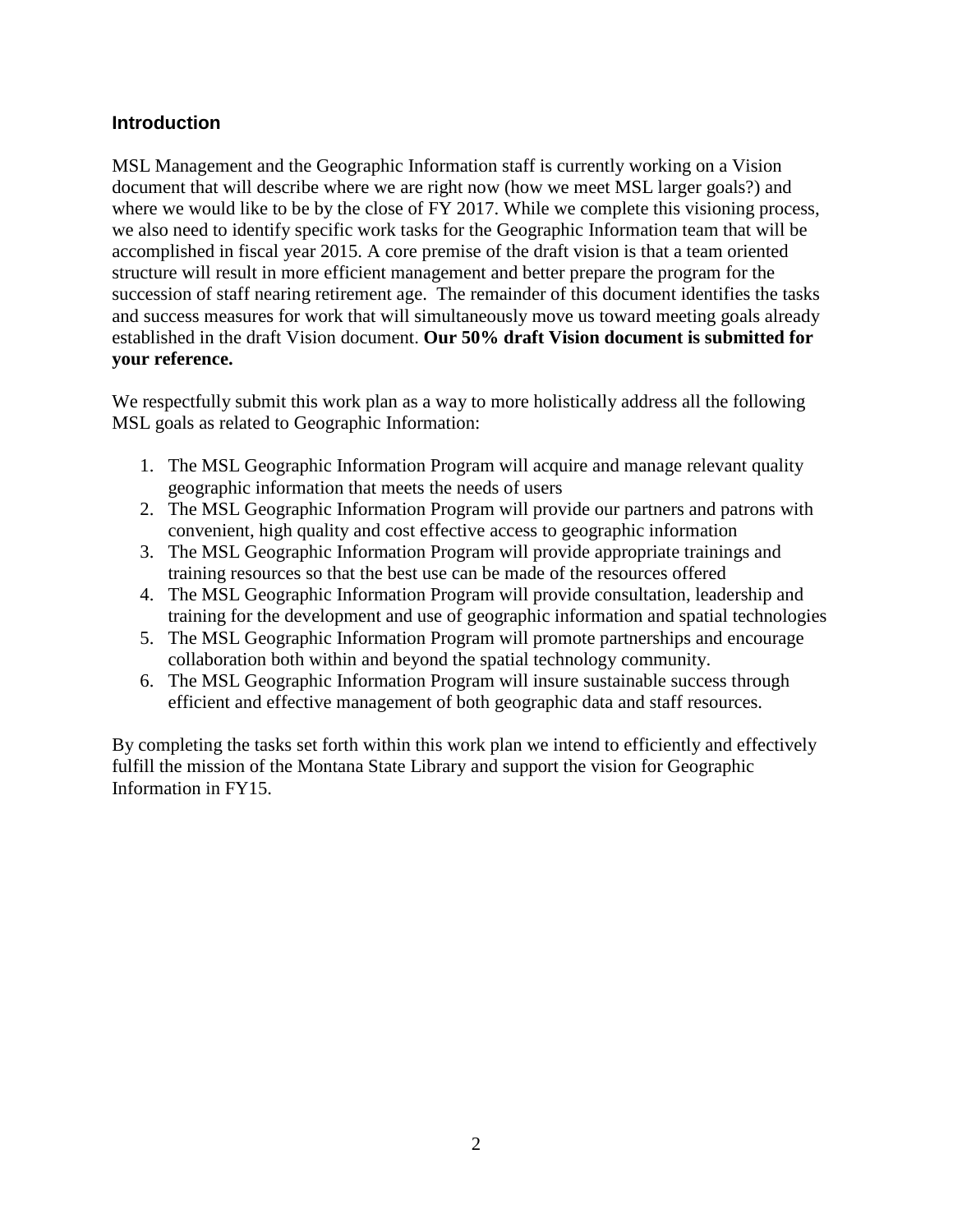### **Land Information Team**



Fig. 1

MSL is the acknowledged steward for all MSDI themes identified in figure 1. so organization around a team concept should pose few problems. While general stewardship of these themes won't change radically, there will be concentrated effort to complete the following tasks. Completion will impact the way stewardship has been conducted in the past, removing the stovepipe approach through staff cross-training.

- 1. Staff will be selected to participate on a land information team. The team may have a permanent or revolving leader depending on interest. Staff may participate on both the land and water (described later) teams as appropriate.
- 2. The team will complete documentation for Cadastral, Geodetic Control and Boundaries started under the FY14 CATSPAW project. The team will determine whether a general workflow documentation template will meet the needs of the entire program.
	- Success measure Final workflow documentation is complete Cadastral, Geodetic Control and Boundaries. Draft documentation is complete for Structures/Addresses and Transportation.
- 3. Cross train staff in parcel and boundary adjustments and editing
	- Success measure At least four staff members understand how to edit and adjust data within and outside of the parcel fabric. All feature classes in the parcel fabric will be vertically integrated
- 4. Cross train staff in address and road centerline integration and maintenance.
	- Success measure integration and maintenance processes for addresses and road centerlines are shared by at least two staff members
- 5. Move a minimum of three feature classes from the Natural Heritage Managed Areas geodatabase into the parcel fabric
	- Success measure three feature classes are migrated and maintained within the parcel fabric
- 6. Working in close conjunction with the GIS Manager at DNRC, the Land Information Team will link at least minimal attribution contained in the State Trust Land Database with state trust lands in the cadastral database.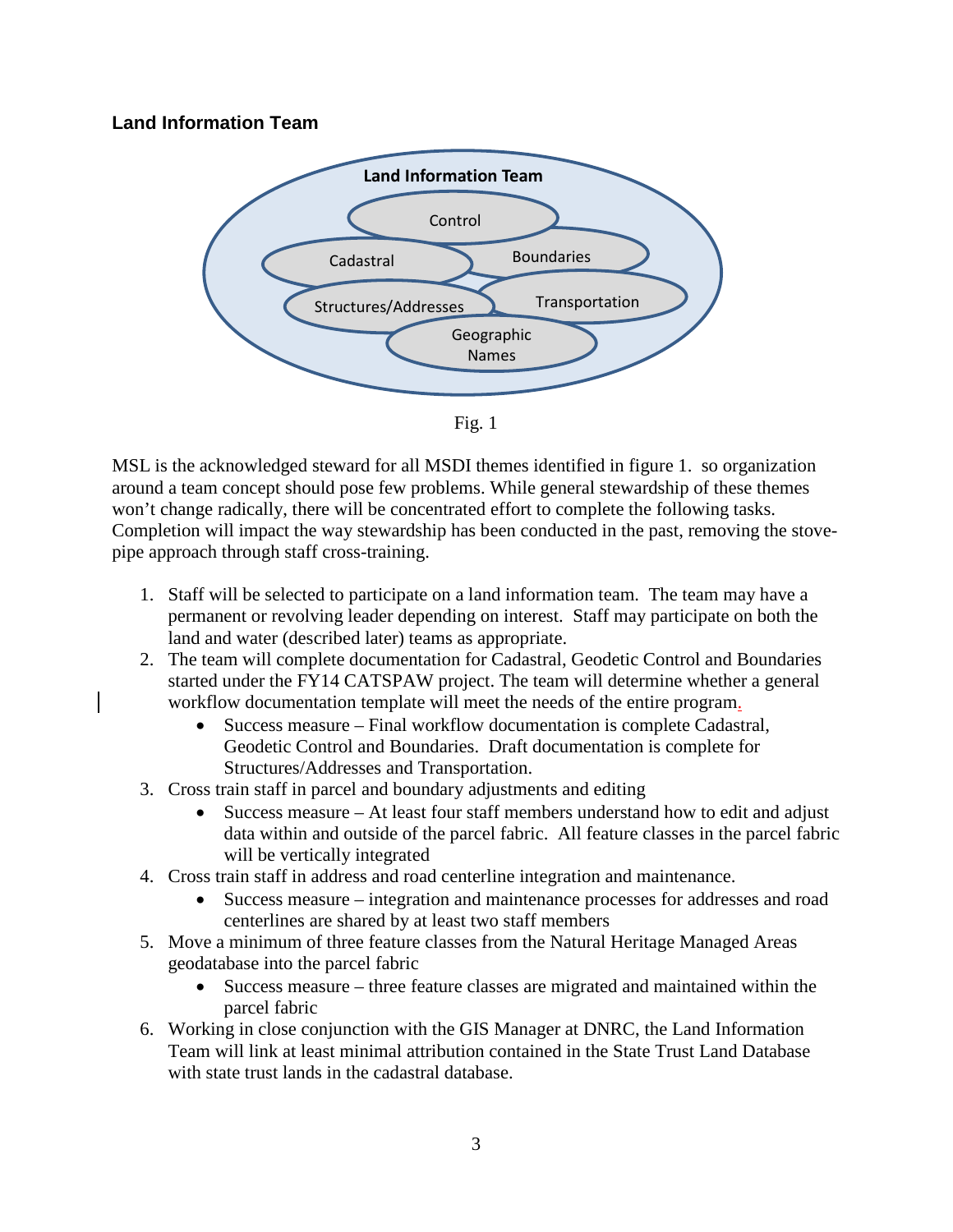- Success measure additional information on state trust lands, beyond what are carried by the Department of Revenue, is available to patrons.
- 7. Complete a Land Ownership section of the annual Land Information Plan, the MSDI Work Plan and the FY16 MSL work plan.
	- Success measure Under the direction of the program manager, and working with relevant stakeholders, staff will write these sections in FY15.
- 8. Archive all associated relevant data currently contained in the appraisal folders
	- Success measure No land information data associated with the five MSDI themes remain in the appraisal folders

Measurable Impact- Many of these tasks are focused on internal work flows and can be measured in the future by the time saved and minimal loss of institutional memory through well planned transitions as older staff retires. Staff will gain leadership skills as they take on more planning and coordination activities.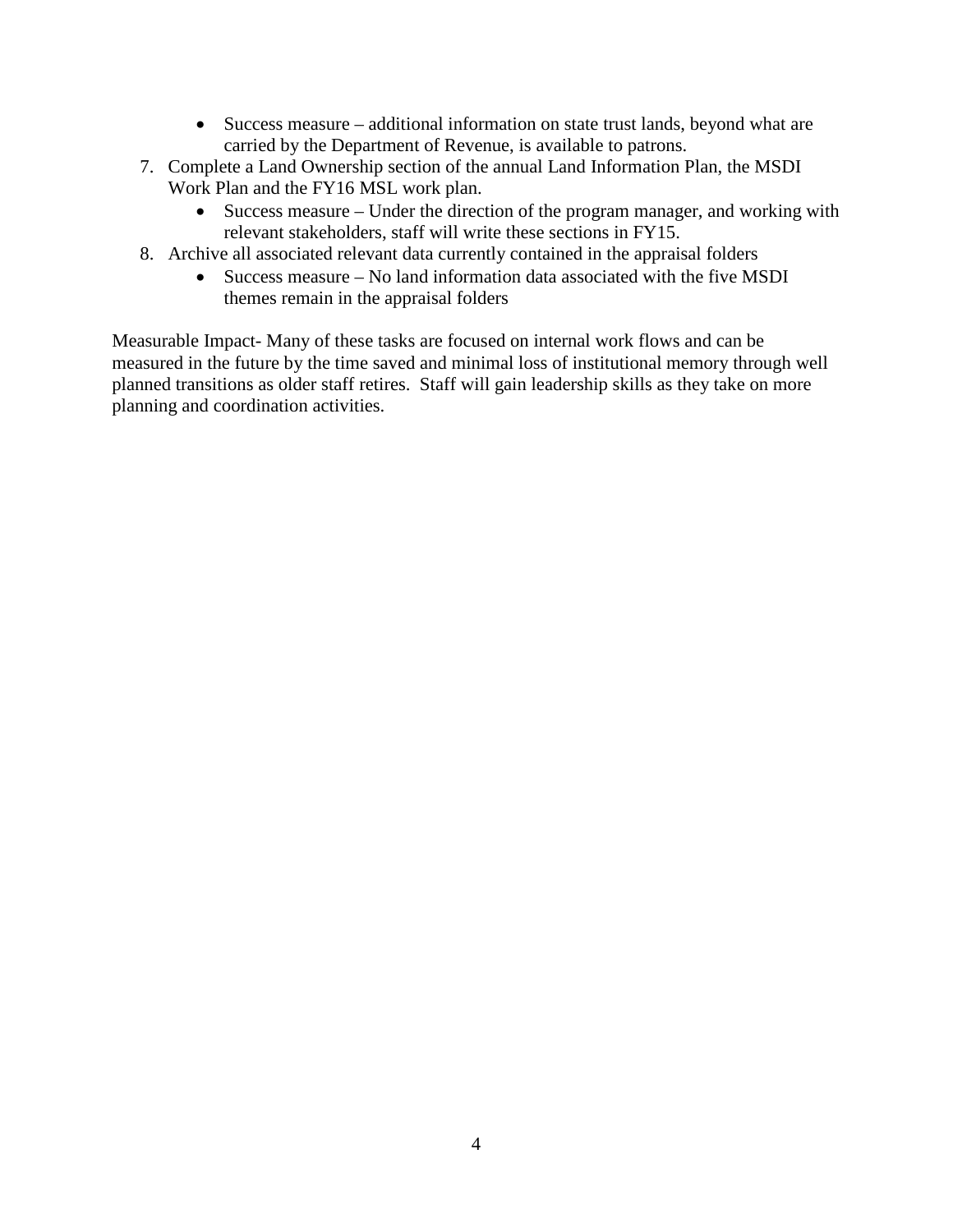#### **Water Information Team**



Fig. 2

Under the coordination of the Water Information System Manager, work will be conducted to improve data quality and data coordination. Similar to what is being proposed for land information, in FY 15 the MSL Geographic Information Program will initiate a Water Information Team. The team will consist of a minimum of four Geographic Information staff members however the team will reach out as needed to appropriate MSDI stewards including MTNHP wetlands staff to accomplish the following tasks.

- 1. Staff will be selected to participate on a water information team. The team will be led by the Water Information System Manager.
- 2. The team will complete documentation of editing practices including using wetland/riparian data, aerial and satellite imagery, high-resolution elevation data, and conflation techniques to update the hydrography dataset.
	- Success measure current documentation
- 3. Cross train staff in Montana hydrography dataset editing.
	- Success measure At least four staff members understand how to edit data within the National Hydrography Dataset (NHD) data model
- 4. Complete a hydrography web application for submitting revisions and viewing completion status. Additionally, provide training to the Hydrography Working Group and core water-related State agencies.
	- Success measure Core state agencies and the public use the web application to view where editing is happening and also to submit revisions. Transparency to hydrography stewardship is improved.
- 5. Document procedures to efficiently process incoming NHD update requests submitted through the hydrography web application.
	- Success measure Staff are able to process the backlog of requests (currently estimated at 350) as well as handle new incoming requests. Most requests are completed within a few months and no edits sit in the queue for longer than six months.
- 6. Complete systematic hydrography revisions in three subbasins (8-digit Hydrologic Unit Code) and document the process, including identifying how subbasins will be prioritized for editing and a timeline for when additional subbasins may be completed.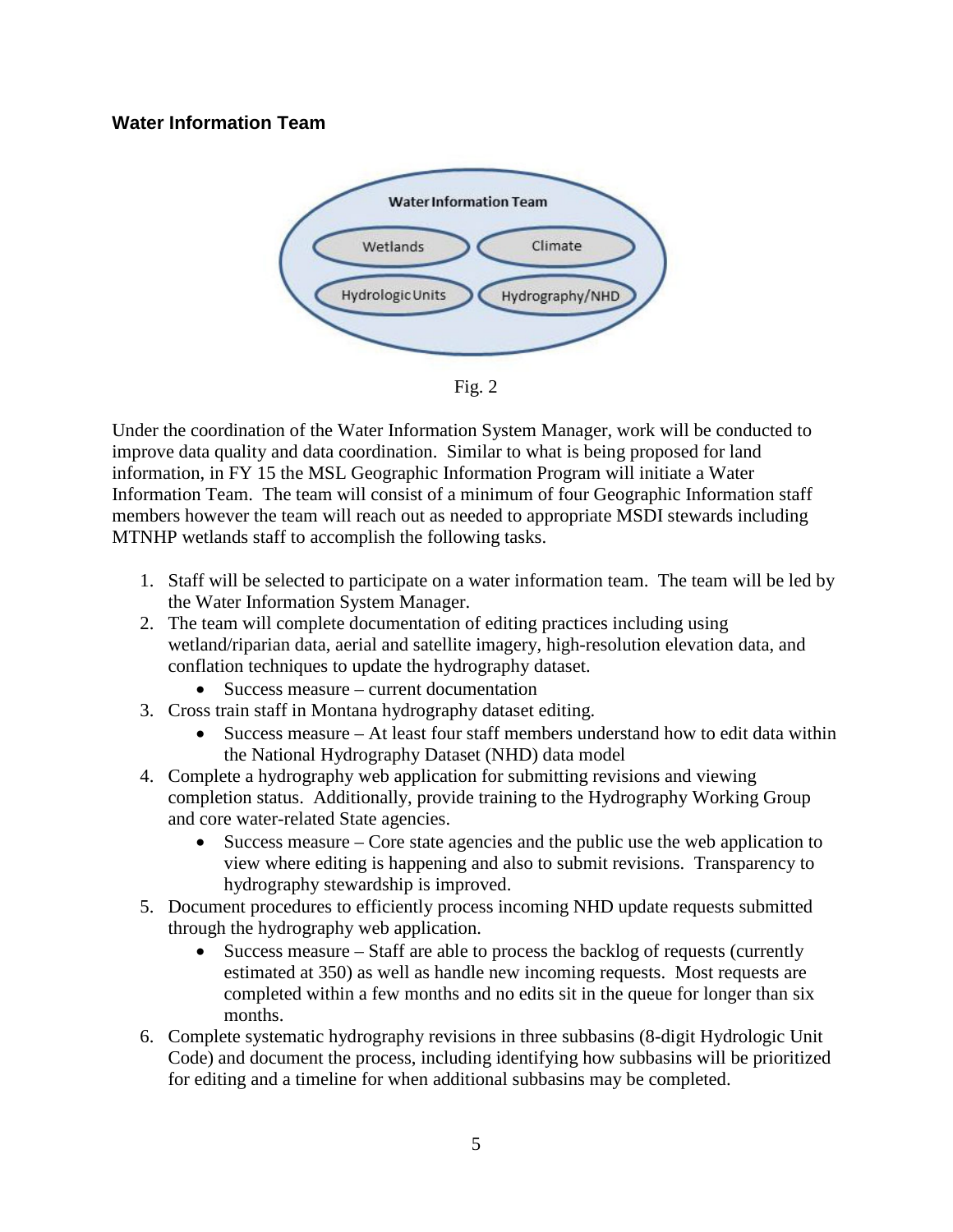- Success measure Agency partners agree that the data in these subbasins meets their business requirement (even if they are not able to switch over and start using it until the full state is complete).
- 7. Work with the Montana Climate Office to package climate products by watershed or other hydrologic units.
	- Success measure Climate datasets and/or maps are packaged by basin or watershed and made available through the Water Information System or, if climate products are not ready in FY15, then a process for making them available through the WIS in the near future is identified.
- 8. Hydrologic units and the hydrography dataset are currently separate MSDI themes; yet, the hydrography geodatabase includes the hydrologic units. The update schedule for both themes should be evaluated to ensure identical boundaries are provided.
	- Success measure- The update schedules for hydrologic units and the hydrography dataset are synced. Theme webpages clearly explain that the boundaries provided are the same.
- 9. Work with partner agencies and the Hydrography Working Group to identify what hydrography-related data layers or NHD subsets are needed, including determining the NHD features of most value to partner agencies.
	- Success measure- A published list of supported hydrographic feature types and available data layers.
- 10. Complete a Water section of the annual Land Information Plan, the MSDI Work Plan and the FY16 MSL work plan.
	- Success measure Under the direction of the program manager, and working with relevant stakeholders, staff will write these sections in FY15.
- 11. Archive all associated relevant data currently contained in the appraisal folders
	- Success measure No water information data associated with the five MSDI themes remain in the appraisal folders

## Measurable Impact:

1. In the long term, adoption of MT Hydrography by DNRC, DEQ and FWP, the three core water-related state agencies, would be the goal. This could enable water related data, of which there are volumes, to be linked together through common database elements. Additionally, the same internal impacts to be reaped by the Land Information Team, namely the time saved, minimal loss of institutional memory, and the development of leadership skills.